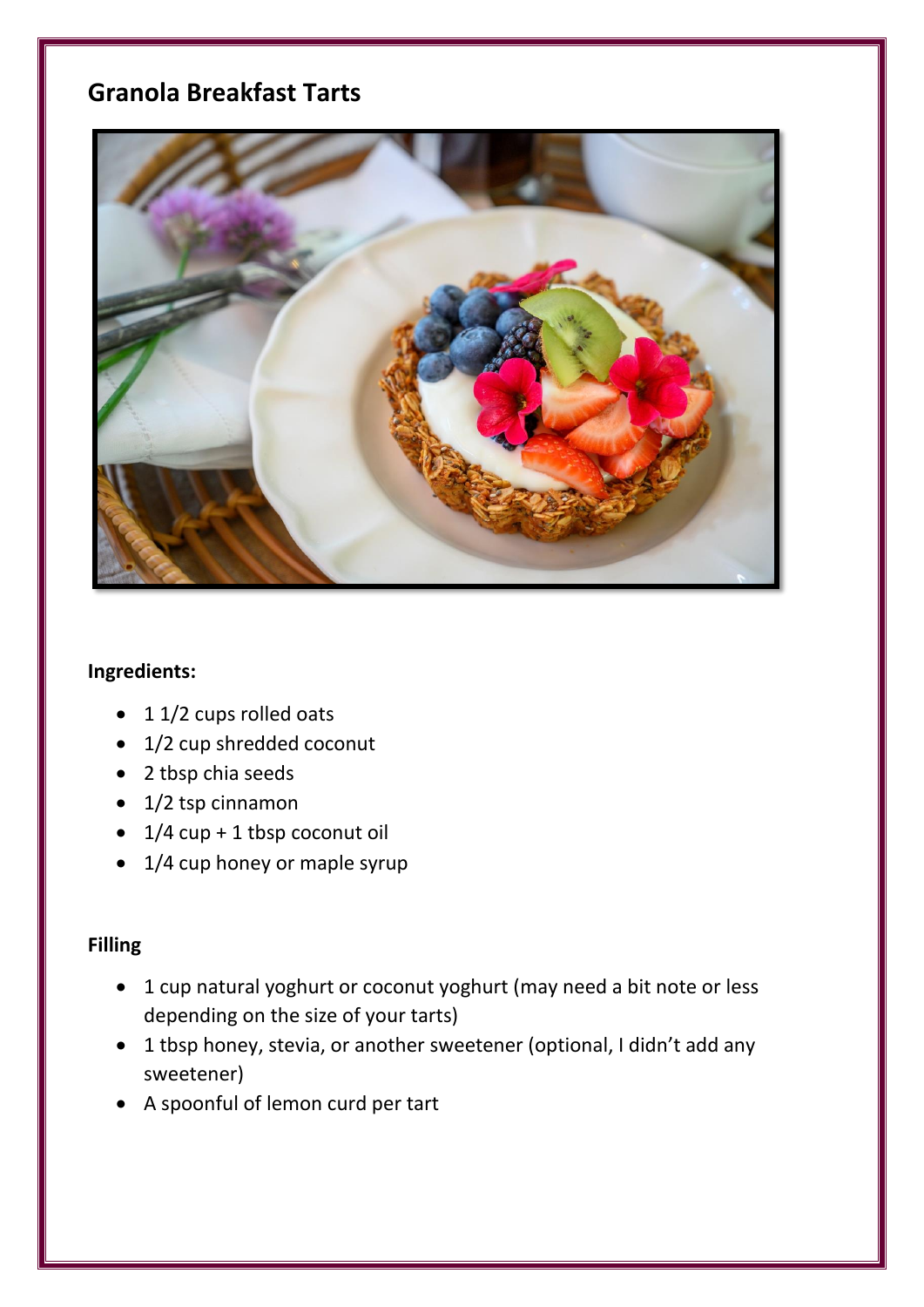## **Instructions:**

- 1. Pre-heat oven to 180 Degrees Celsius
- 2. Combine oats, coconut, chia seeds and cinnamon in a large bowl, set aside
- 3. Melt coconut oil and honey in a small saucepan over a low heat
- 4. Pour melted oil & honey over dry mixture and stir to coat well
- 5. Place spoonfuls of the mixture into greased tart tins, using the spoon to press in as much as possible
- 6. Bake for around 15 minutes, checking to ensure they don't brown too quickly
- 7. Remove from the oven and working quickly press into the tin using the back of a spoon a second time
- 8. Allow to cool completely before removing from the tins
- 9. Add spoonfuls of the yoghurt mixture into each tart and top with a spoonful of lemon curd and your desired fresh fruits!
- 10. Add some edible flowers to make it picture perfect